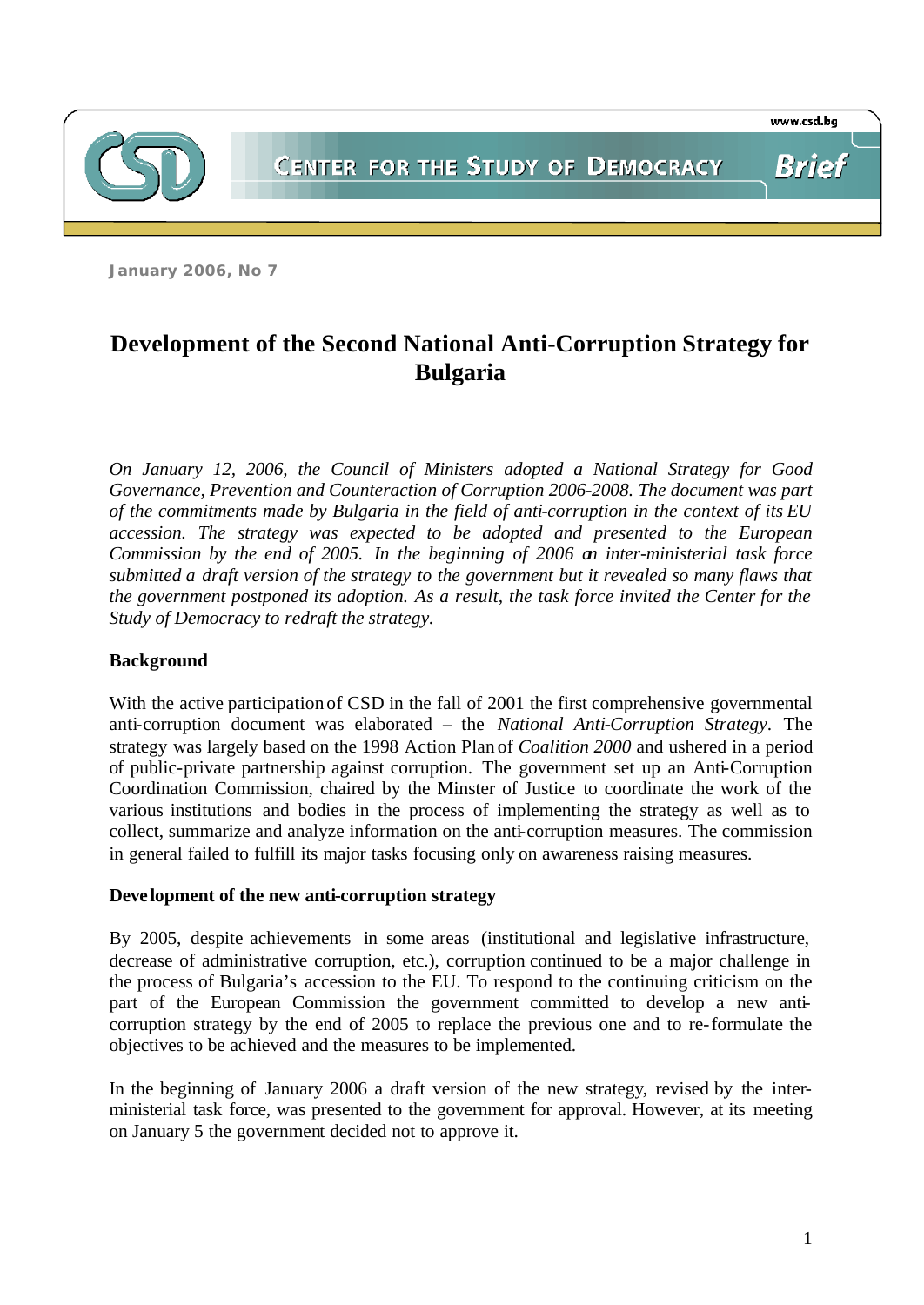At this point of the process the inter-ministerial task force sought the assistance of the CSD. The experts of the Center developed an entirely new structure and logic of the document. During the discussions within the inter-ministerial task force some of the proposed measures were removed from the document on the insistence of representatives of some of the ministries, concerned about their feasibility. CSD's general point about emphasizing the linkages between corruption and other new threats such as organized crime and transborder criminality was not accepted.

Most of the CSD suggested measures were kept and on January 12 the government voted the proposed draft and adopted the *National Strategy for Good Governance, Prevention and Counteraction of Corruption 2006-2008*.

### **The new priorities**

Notably, **political corruption** is one of the key areas of concern in the new strategy. Some of the policies which the government is undertaking to prioritize relate to the **income and assets of high level governmental officials**. The strategy also seeks to introduce **stricter regulation of lobbying** and mechanisms to guarantee full transparency of the funding of political parties and their election campaigns, as well as introduce effective enforcement in this area.

As regards the civil service, the government intends to introduce **mobility and rotation of the officials** in the areas most sensitive to corruption and improve the rules for **avoiding conflicts of interest when public administration officials move to the private sector**.

In terms of specific public sectors, **health care and education** are highlighted as in need of particular attention. These areas have appeared as being of particular concern to the Bulgarian public in CSD's corruption monitoring indexes in the last few years and have also been pointed out by the European Commission. The strategy also intends to strengthen the specialized and public control over the granting of public procurement and concession contracts.

As regards particularly vulnerable areas of the economy, the strategy prioritizes anticorruption measures related to **VAT fraud and the grey economy**. The establishment of **centralized electronic system for registration of legal entities** as an administrative, rather than a judicial process, is expected to ease tangibly the corruption pressure on business.

The new strategy also makes progress in terms of its oversight mechanisms. **Civil society** is made part of the process of implementation monitoring and a **system of unified statistics** on the enforcement of criminal anti-corruption legislation – something CSD has been advocating for a while - is expected to be put in place.

During the drafting process, CSD insisted that the government body overseeing the implementation of the strategy should have a much stronger mandate and institutional status than the previous Coordination Commission. As a result, the remit of the Commission has shifted away from information gathering and coordination towards **policy making and control** functions. It is now tasked – in addition to overseeing the implementation – with translating the strategy into specific policies and ensuring the interface with local and international partners.